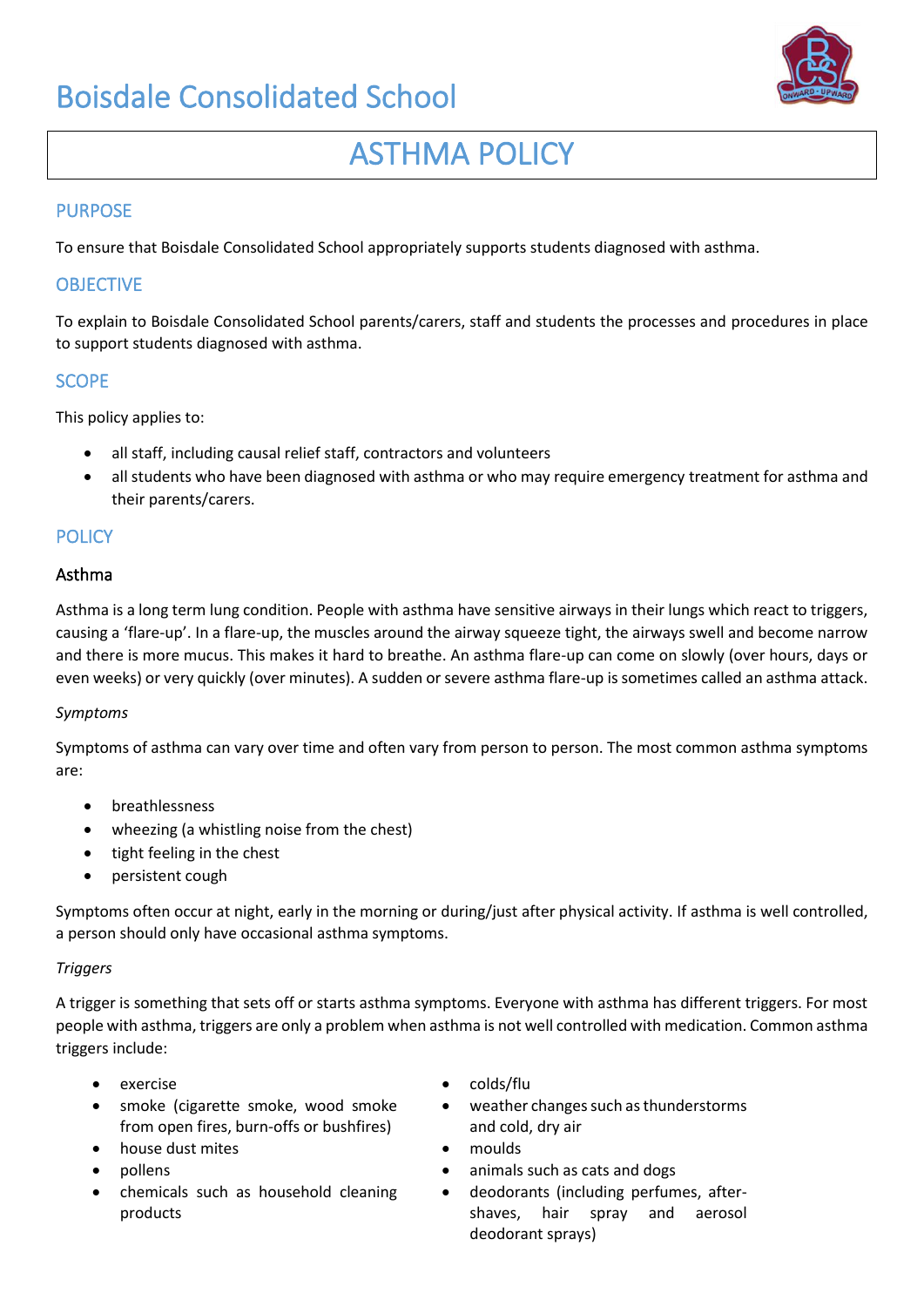

- - food chemicals/additives certain medications (including aspirin and anti-inflammatories)
- laughter or emotions, such as stress

## Asthma management

If a student diagnosed with asthma enrols at Boisdale Consolidated School:

- 1. Parents/carers must provide the school with an Asthma Action Plan which has been completed by the student's medical practitioner. The plan must outline:
	- the prescribed medication taken by the student and when it is to be administered, for example as a pre-medication to exercise or on a regular basis
	- emergency contact details
	- the contact details of the student's medical practitioner
	- the student's known triggers
	- the emergency procedures to be taken in the event of an asthma flare-up or attack.
- 2. Parents/carers should also provide a photo of the student to be included as part of the student's Asthma Action Plan.
- 3. Boisdale Consolidated School will keep all Asthma Action Plans:
	- In the sick bay and in classrooms
- 4. School staff may also work with parents/carers to develop a Student Health Support Plan which will include details on:
	- how the school will provide support for the student
	- identify specific strategies
	- allocate staff to assist the student
- 5. If a student diagnosed with asthma is going to attend a school camp or excursion, Boisdale Consolidated School parents/carers are required to provide any updated medical information.
- 6. If a student's asthma condition or treatment requirements change, parent/carers must notify the school and provide an updated Asthma Action Plan.
- 7. School staff will work with parents/carers to review Asthma Action Plans (and Student Health Support Plans) once a year.

## Student asthma kit

All students diagnosed with asthma are required to have a student asthma kit at school which contains:

- their own prescribed reliever medication labelled with the student's name
- their spacer (if they use one)

Student asthma kits will be stored in the sick bay.

## Asthma emergency response plan

If a student is:

- having an asthma attack
- difficulty breathing for an unknown cause, even if they are not known to have asthma

School staff will endeavour to follow the Asthma First Aid procedures outlined in the table below. School staff may contact Triple Zero "000" at any time.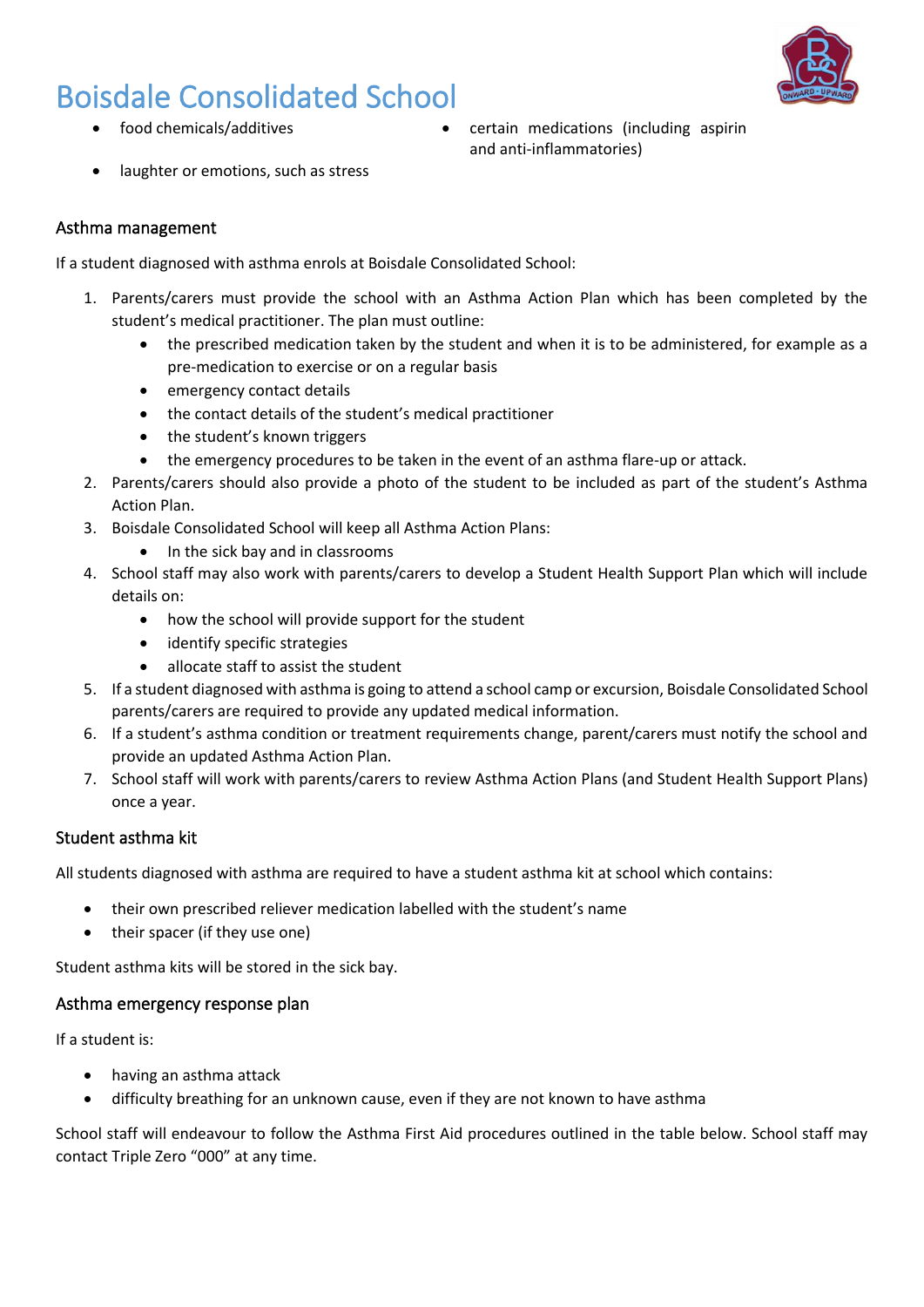

| <b>Step</b>    | <b>Action</b>                                                                                                                     |  |  |  |  |  |
|----------------|-----------------------------------------------------------------------------------------------------------------------------------|--|--|--|--|--|
| $\mathbf{1}$ . | Sit the person upright                                                                                                            |  |  |  |  |  |
|                | Be calm and reassuring                                                                                                            |  |  |  |  |  |
|                | Do not leave them alone                                                                                                           |  |  |  |  |  |
|                | Seek assistance from another staff member or reliable student to locate the                                                       |  |  |  |  |  |
|                | student's reliever, the Asthma Emergency Kit and the student's Asthma Action<br>Plan (if available).                              |  |  |  |  |  |
|                | If the student's action plan is not immediately available, use the Asthma First<br>$\bullet$<br>Aid as described in Steps 2 to 5. |  |  |  |  |  |
| 2.             | Give 4 separate puffs of blue or blue/grey reliever puffer:                                                                       |  |  |  |  |  |
|                | Shake the puffer                                                                                                                  |  |  |  |  |  |
|                | Use a spacer if you have one                                                                                                      |  |  |  |  |  |
|                | Put 1 puff into the spacer                                                                                                        |  |  |  |  |  |
|                | Take 4 breaths from the spacer                                                                                                    |  |  |  |  |  |
|                | Remember - Shake, 1 puff, 4 breaths                                                                                               |  |  |  |  |  |
| 3.             | Wait 4 minutes                                                                                                                    |  |  |  |  |  |
|                | If there is no improvement, give 4 more separate puffs of blue/grey reliever as                                                   |  |  |  |  |  |
|                | above                                                                                                                             |  |  |  |  |  |
|                | (or give 1 more dose of Bricanyl or Symbiocort inhaler)                                                                           |  |  |  |  |  |
| $\mathbf{4}$ . | If there is still no improvement call Triple Zero "000" and ask for an ambulance.                                                 |  |  |  |  |  |
|                | Tell the operator the student is having an asthma attack                                                                          |  |  |  |  |  |
|                | Keep giving 4 separate puffs every 4 minutes until emergency assistance arrives                                                   |  |  |  |  |  |
|                | (or 1 dose of Bricanyl or Symbicort every 4 minutes - up to 3 doses of Symbicort)                                                 |  |  |  |  |  |
| 5.             | If asthma is relieved after administering Asthma First Aid, stop the treatment and                                                |  |  |  |  |  |
|                | observe the student. Notify the student's emergency contact person and record the                                                 |  |  |  |  |  |
|                | incident                                                                                                                          |  |  |  |  |  |

Staff will call Triple Zero "000" immediately if:

- the person is not breathing
- if the person's asthma suddenly becomes worse or is not improving
- if the person is having an asthma attack and a reliever is not available
- if they are not sure if it is asthma
- if the person is known to have anaphylaxis

## Training for staff

Boisdale Consolidated School will arrange the following asthma management training for staff:

| <b>Staff</b>            | <b>Completed by</b>                                                                                                                                                             | <b>Course</b>                                                                                                                 | Provider         | Cost                   | <b>Valid for</b> |
|-------------------------|---------------------------------------------------------------------------------------------------------------------------------------------------------------------------------|-------------------------------------------------------------------------------------------------------------------------------|------------------|------------------------|------------------|
| General<br><b>Staff</b> | School staff with a direct<br>teaching role with<br>students affected by<br>asthma or other school<br>staff directed by the<br>principal after conducting<br>a risk assessment. | Asthma first aid<br>management for<br>education staff<br>(non-accredited)<br>One hour face-to-<br>face or online<br>training. | Asthma Australia | Free to all<br>schools | 3 years          |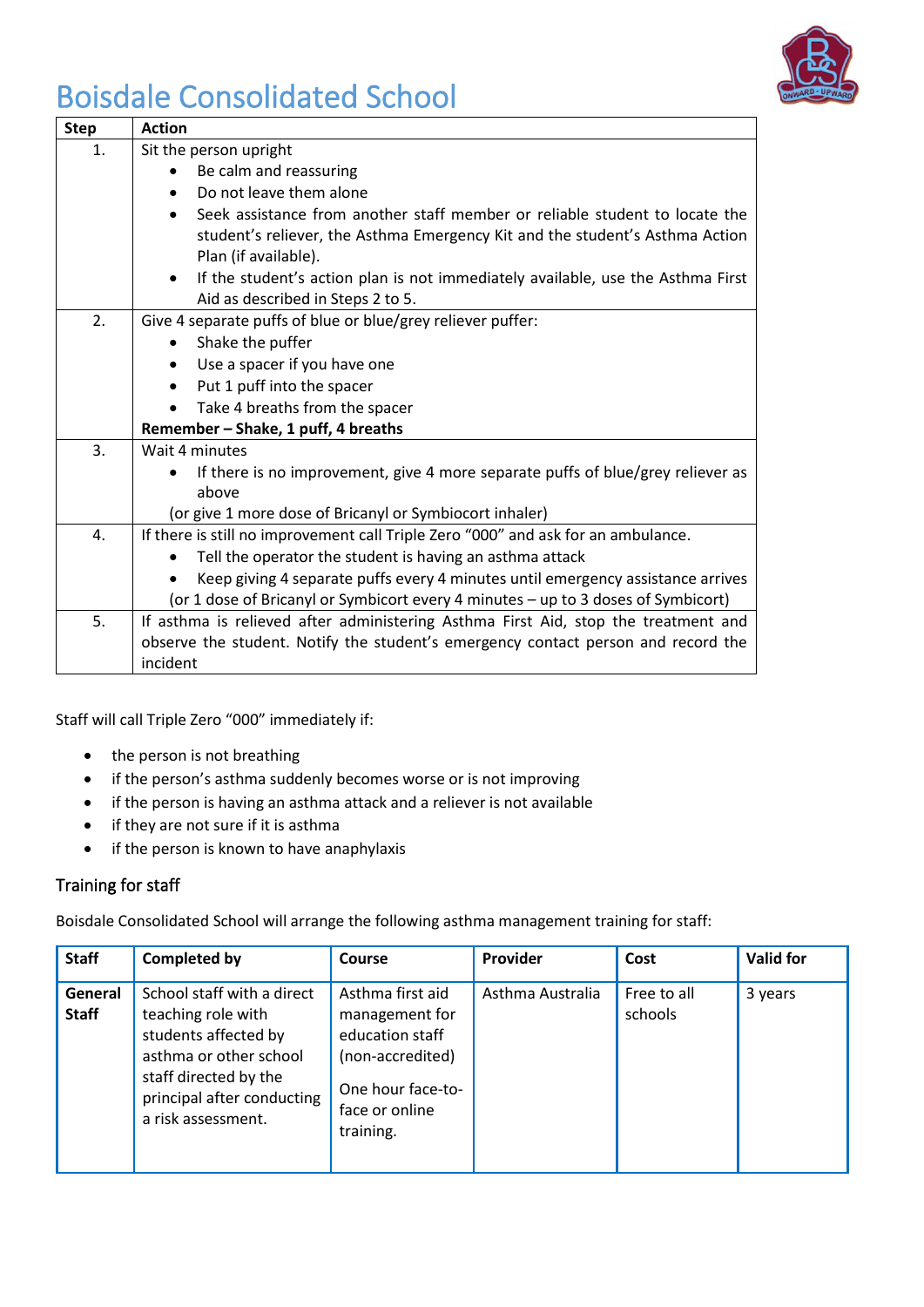Boisdale Consolidated School will also conduct an annual briefing for staff when briefed on anaphylaxis management.

- the procedures outlined in this policy
- the causes, symptoms and treatment of asthma
- identities of the students diagnosed with asthma
- how to use a puffer and spacer
- the location of:
	- o the Asthma Emergency Kits
	- o asthma medication which has been provided by parents for student use.

## Asthma Emergency Kit

Boisdale Consolidated School will provide and maintain at least two Asthma Emergency Kits. One kit will be kept on school premises in the sick bay and one will be a mobile kit for activities such as:

- yard duty
- camps and excursions.

The Asthma Emergency Kit will contain:

- at least 1 blue or blue/grey reliever medication such as Airomir, Admol or Ventolin
- at least 2 spacer devices (for single person use only) to assist with effective inhalation of the blue or blue/grey reliever medication (Boisdale Consolidated School will ensure spare spacers are available as replacements). Spacers will be stored in a dust proof container.
- clear written instructions on Asthma First Aid, including:
	- o how to use the medication and spacer devices
	- o steps to be taken in treating an asthma attack
- A record sheet/log for recording the details of an asthma first aid incident, such as the number of puffs administered.

Cheryl Howson, OHS Leader will monitor and maintain the Asthma Emergency Kits. They will:

- ensure all contents are maintained and replaced where necessary
- regularly check the expiry date on the canisters of the blue or blue/grey reliever puffers and place them if they have expired or a low on doses
- replace spacers in the Kits after each use (spacers are single-person use only)
- dispose of any previously used spaces.

The blue or blue/grey reliever medication in the Asthma Emergency Kits may be used by more than one student as long as they are used with a spacer. If the devices come into contact with someone's mouth, they will not be used again and will be replaced.

After each use of a blue or blue/grey reliever (with a spacer):

- remove the metal canister from the puffer (do not wash the canister)
- wash the plastic casing
- rinse the mouthpiece through the top and bottom under running water for at least 30 seconds
- wash the mouthpiece cover
- air dry then reassemble
- test the puffer to make sure no water remains in it, then return to the Asthma Emergency Kit.